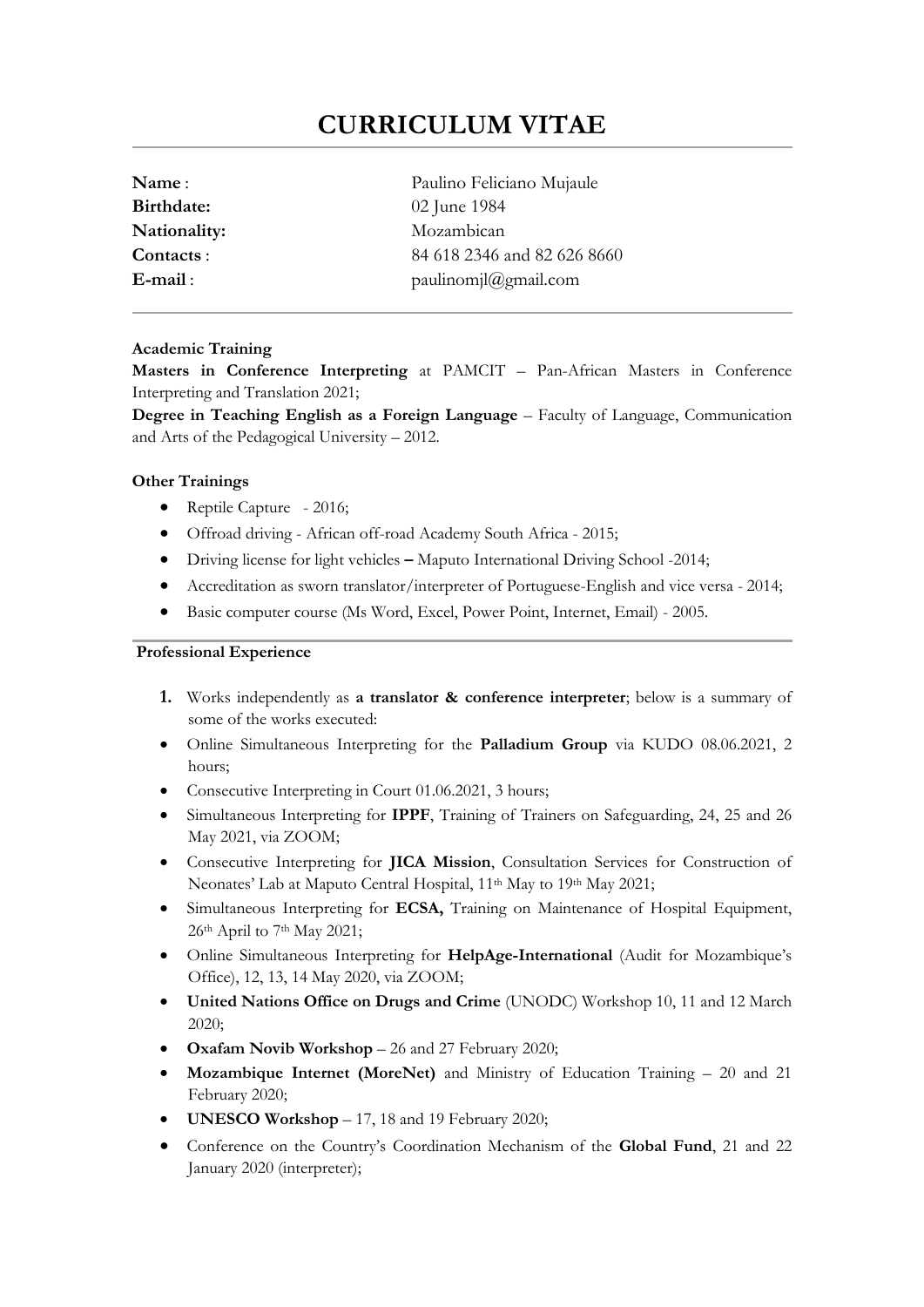- **TOTAL Training of Trainers** Workshop, 6 December 2019 (interpreter);
- **WASH (Water and Sanitation)** conference 3,4,5 December 2019 (interpreter);
- **AUDE-NEPAD conference** 28 and 29 November 2019 (interpreter);
- **UNODC Mission** Maputo and Pemba 18, 19, 20, 21 and 22 November 2019 (interpreter);
- MoreNet Conference 12 and 13 November 2019 (interpreter);
- Congress Rental South Africa 6 and 7 November 2019 (interpreter);
- Performance/Quality Indicators of the Faculties, Schools and Centers ( **Eduardo Mondlane University** ), March 7, 2019;
- Relationship between Economy and Violence Against Women ( **Forum Mulher** ), 26, 27 and 28 February 2019;
- Fighting the Cucking and Destruction of Mangroves ( **WWF** ) 04, 05, 06 and 07 February 2019;
- Launch of the United States of America-Africa Business Summit 2019 **Government of Mozambique-CTA** , 25 January 2019;
- MoRENet Conference 2018 ( **Ministry of Science and Technology**), 10 and 11 December 2018;
- Seminar on the Elaboration of a Working Scheme on the Coal Benchmark Price **Ministry of Natural Resources and Energy** , 13, 14 and 15 November 2018;
- Regional Meeting for the Community of Practice (COP) on Research, Monitoring & Evaluation under **SATBHSS-Project** from 24th – 27th September 2018 -Lilongwe Malawi
- Establishment of TB Reference Laboratories in the Region ( **ECSA-HC** ), 10, 11 and 12 September 2018 – Lusaka-Zambia;
- **2.** July 2016 June 2018: Worked **full-time as a translator/consecutive interpreter at JV Dohwa & Soosung Engineering** a project for the construction of a water pipeline to supply water to the Greater Maputo region based in Moamba district;

# **Job Description**

- Elaboration and review of all official correspondence of the Project (letters, minutes of meetings);
- Participate in all meetings in order to take notes for the preparation of minutes;
- Ensure that all official correspondence is signed and sent to the Client and also to the Project Main Contractor;
- Ensure the final distribution of the minutes to all participating parties;
- Translation and review of the Monthly and Quarterly Reports;
- **3.** October 2015 June 2016 worked **full-time as a translator/consecutive interpreter at ENH-BONATTI – Sasol Rompco Lookout 2 Project** based in Funhalouro-Inhambane;

## **Job Description**

- Translation of HSE documents from English to Portuguese and vice versa;
- Provide induction training to all new entrants;
- Prepare and translate Hazard bulletins, Discussion Topics, Incident Bulletins, etc;
- Keep communications archives and participate in weekly audits.